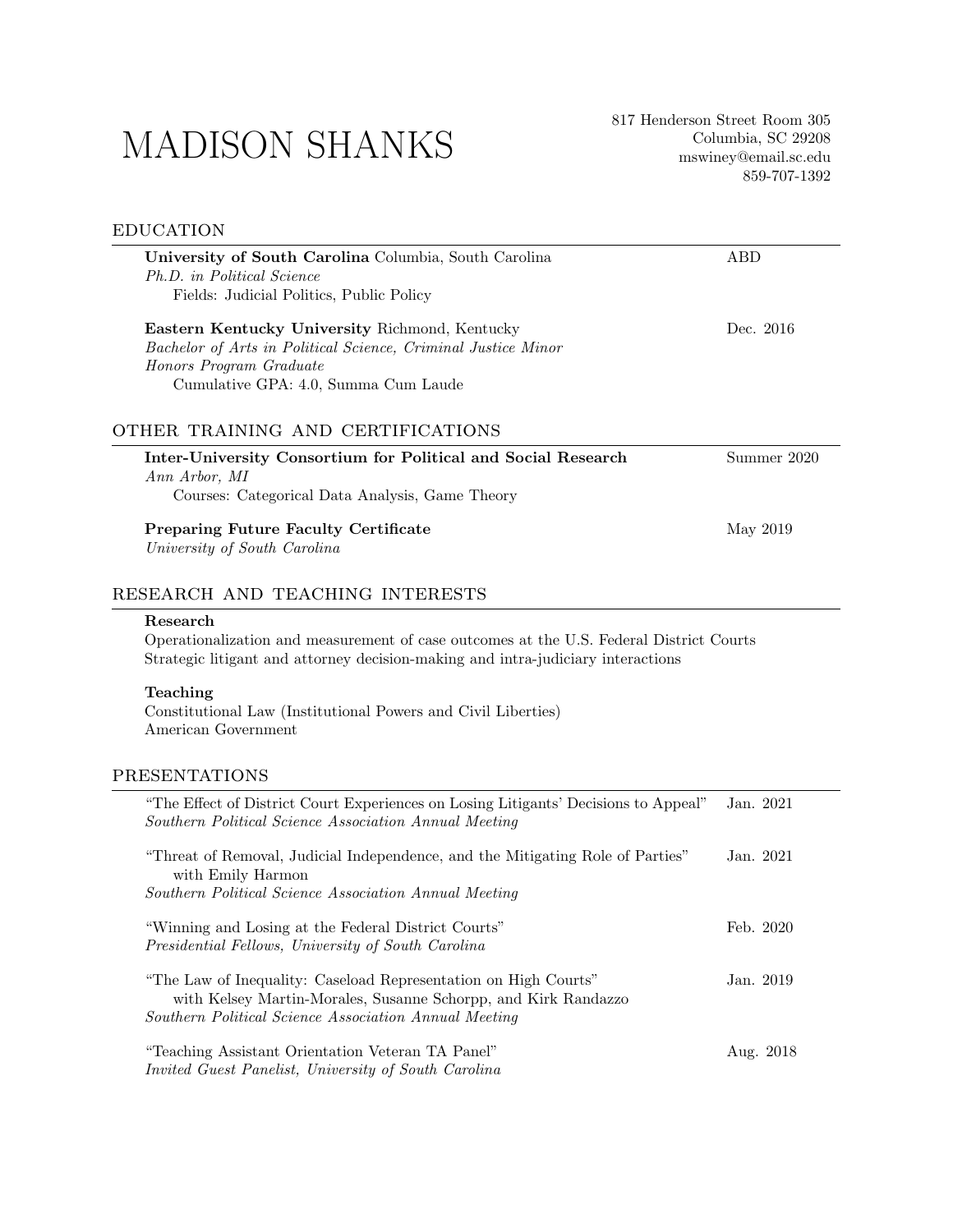#### working papers

"Not If, But When: The Effect of District Court Experiences on Losing Litigants' Decisions to Appeal"

"Under Pressure: Threat of Removal, Regime Characteristics, and Judicial Independence" (with Emily Harmon)

"The Law of Inequality: Caseload Representation on High Courts" (with Susanne Schorpp and Kirk Randazzo)

#### publications, non-peer reviewed

Madison Shanks and Kirk Randazzo. Forthcoming. "Who Wrote the Constitution" in The Constitution in Five Minutes. eds. Joeseph L. Smith and David Klein. Equinox Press.

## research experience

| Building a Multi-User Database of District Court Decisions<br>Principle Investigators Kirk Randazzo and Robert Howard<br>NSF Grant #1920991 | Fall 2019 -<br>Present |
|---------------------------------------------------------------------------------------------------------------------------------------------|------------------------|
| Graduate Assistant                                                                                                                          |                        |
| <b>Polling Place Lines Project</b><br>Under Supervision of David Darmofal<br>Poll Observer                                                  | Fall 2018              |
| TEACHING EXPERIENCE                                                                                                                         |                        |
| Instructor of Record                                                                                                                        |                        |
| POLI 451 - Constitutional Law: Civil Liberties                                                                                              | Spring 2018            |
| <b>Teaching Assistant</b>                                                                                                                   |                        |
| POLI 201 - Introduction to American Government                                                                                              | Spring 2019            |
| POLI 450 - Constitutional Law: Institutional Powers & Constraints                                                                           | Fall 2018              |
| POLI 101 - Introduction to Global Politics (Section Leader)                                                                                 | Fall 2017              |
| <b>AWARDS</b>                                                                                                                               |                        |
| Best Graduate Student Paper                                                                                                                 | Spring 2021            |
| University of South Carolina, Department of Political Science                                                                               |                        |
| Presidential Fellow                                                                                                                         | Fall 2017 -            |
| University of South Carolina                                                                                                                | Present                |
| Arthur Y. Lloyd Award                                                                                                                       | Fall 2016              |
| Eastern Kentucky University, Department of Government                                                                                       |                        |
| College of Letters, Arts, and Social Sciences Commencement Speaker                                                                          | Fall 2016              |
| Eastern Kentucky University                                                                                                                 |                        |